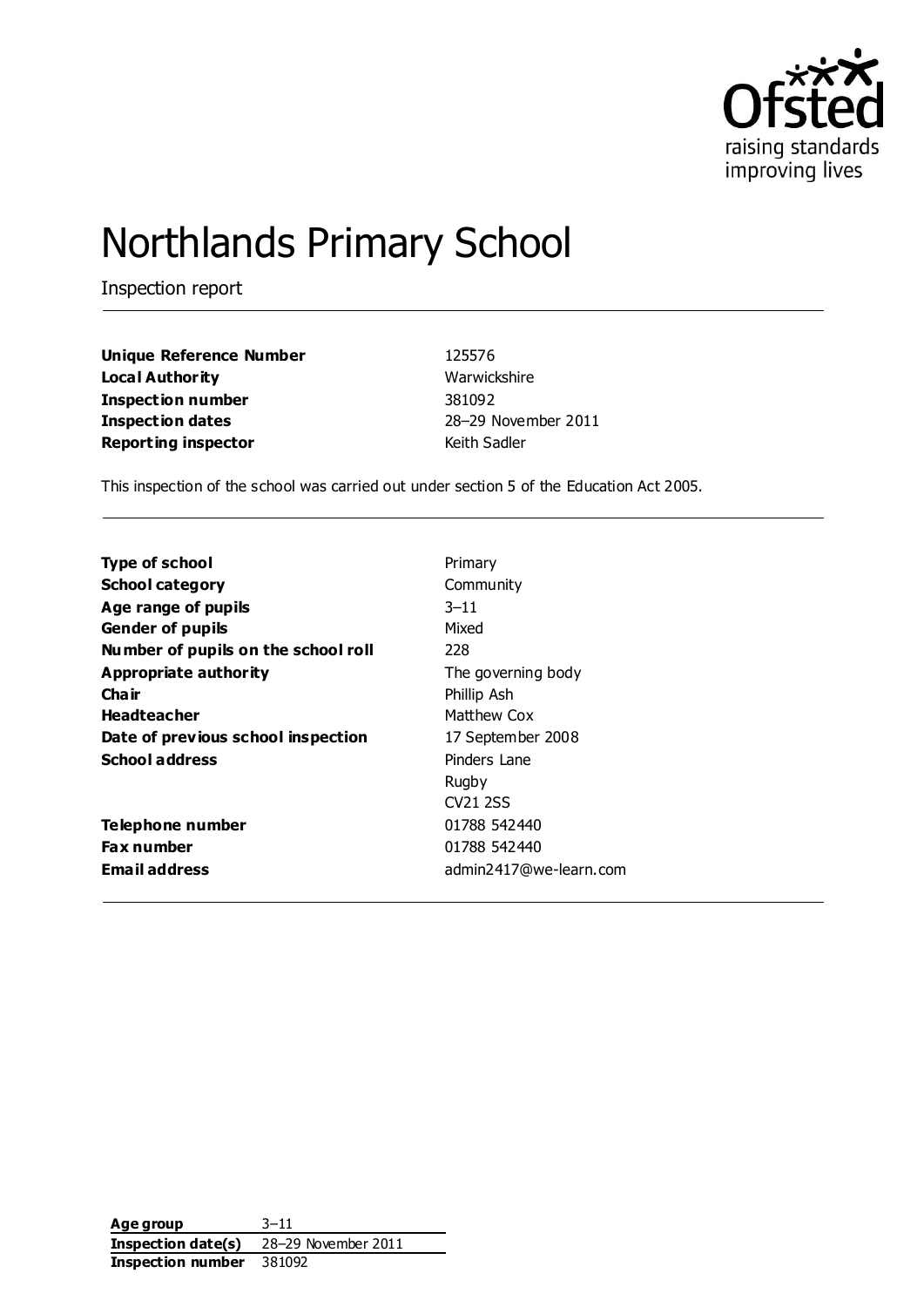The Office for Standards in Education, Children's Services and Skills (Ofsted) regulates and inspects to achieve excellence in the care of children and young people, and in education and skills for learners of all ages. It regulates and inspects childcare and children's social care, and inspects the Children and Family Court Advisory Support Service (Cafcass), schools, colleges, initial teacher training, work-based learning and skills training, adult and community learning, and education and training in prisons and other secure establishments. It assesses council children's services, and inspects services for looked after children, safeguarding and child protection.

Further copies of this report are obtainable from the school. Under the Education Act 2005, the school must provide a copy of this report free of charge to certain categories of people. A charge not exceeding the full cost of reproduction may be made for any other copies supplied.

If you would like a copy of this document in a different format, such as large print or Braille, please telephone 0300 123 4234, or email enquiries@ofsted.gov.uk.

You may copy all or parts of this document for non-commercial educational purposes, as long as you give details of the source and date of publication and do not alter the information in any way.

To receive regular email alerts about new publications, including survey reports and school inspection reports, please visit our website and go to 'Subscribe'.

Piccadilly Gate Store St **Manchester** M1 2WD

T: 0300 123 4234 Textphone: 0161 618 8524 E: enquiries@ofsted.gov.uk W: www.ofsted.gov.uk

**Ofsted** 

© Crown copyright 2011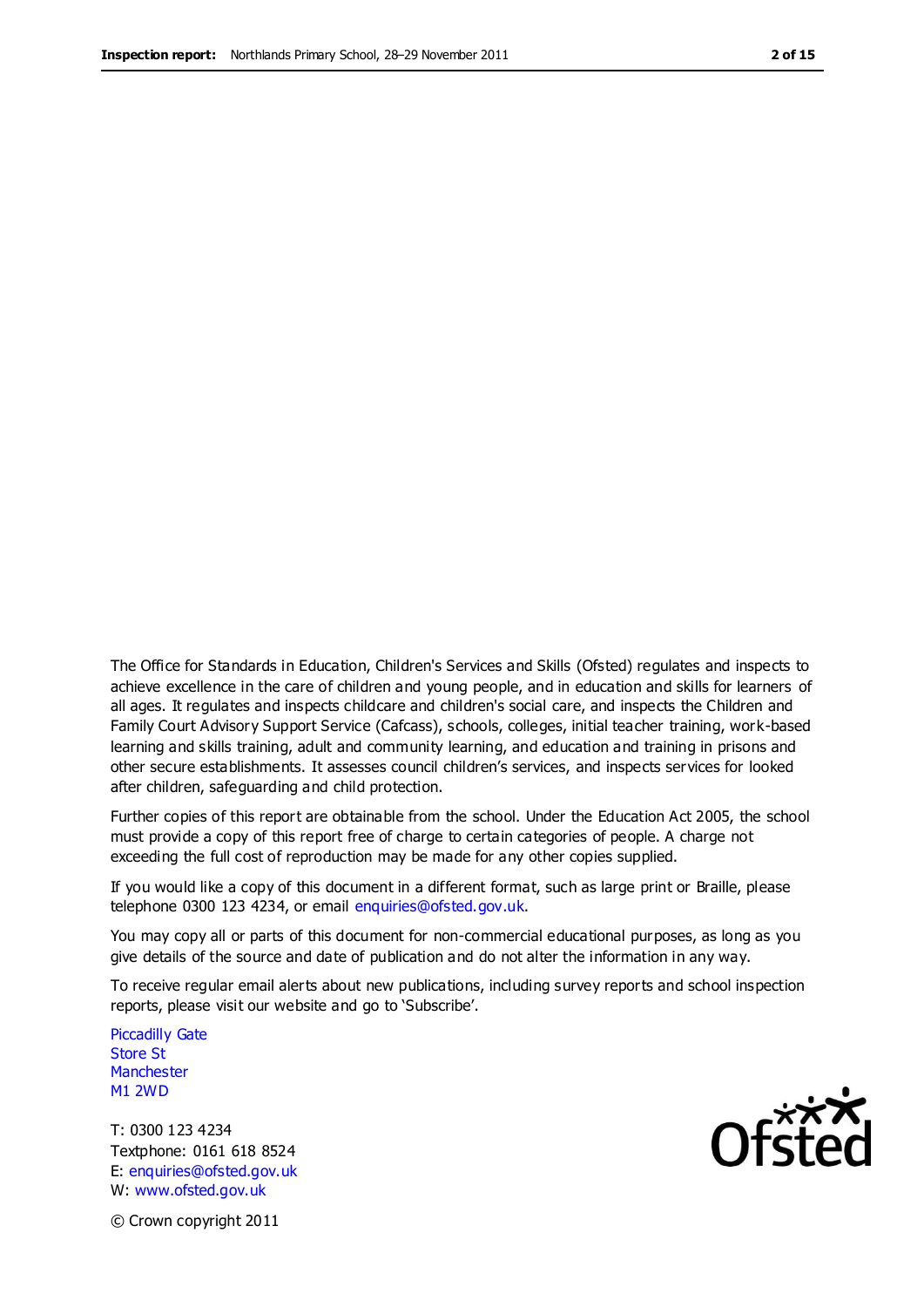# **Introduction**

This inspection was carried out by three additional inspectors, who observed 16 lessons led by eight different teachers. The inspectors held meetings with a member of the governing body, staff, parents and carers, and groups of pupils. They observed the school's work and looked at a wide range of documentation. This included the school's analysis of pupils' progress, the school improvement plan, leaders' monitoring records and pupils' work. Questionnaires from 79 parents and carers, from staff and from pupils in Key Stage 2 were analysed and their responses taken into account.

The inspection team reviewed many aspects of the school's work. It looked in detail at a number of key areas.

- Inspectors analysed the consistency of pupils' progress across the different aspects of mathematics.
- They considered what strategies teachers use to ensure that pupils are clear about the next steps in their learning.
- Inspectors reviewed the extent to which the governing body influences provision and outcomes.
- $\blacksquare$  They investigated the extent of the role that teachers with responsibilities play in the school's monitoring and evaluation procedures.

## **Information about the school**

Northlands is an average-sized primary school. About half the pupils are of White British heritage and the remainder are from a wide range of minority ethnic backgrounds. The proportion of pupils who speak English as an additional language is above average. They are mainly Polish, and there are a few pupils at an early stage of learning English. The proportion known to be eligible for free school meals is average, as is the number of pupils identified as having special educational needs and/or disabilities. The Early Years Foundation Stage consists of part-time Nursery provision and a Reception class.

The school's leadership has gone through a turbulent period since the previous inspection. In 2010/11 the school had an acting headteacher and acting deputy headteacher following the resignation of the substantive headteacher. Both these leaders have now left the school. A new substantive headteacher took up post from the beginning of the current term. A new deputy headteacher has been appointed and is due to start in the summer term of 2012.

There is a breakfast club, which is managed by the governing body and was included in this inspection. The school has gained Healthy Schools (enhanced) status and the Eco-Schools Award.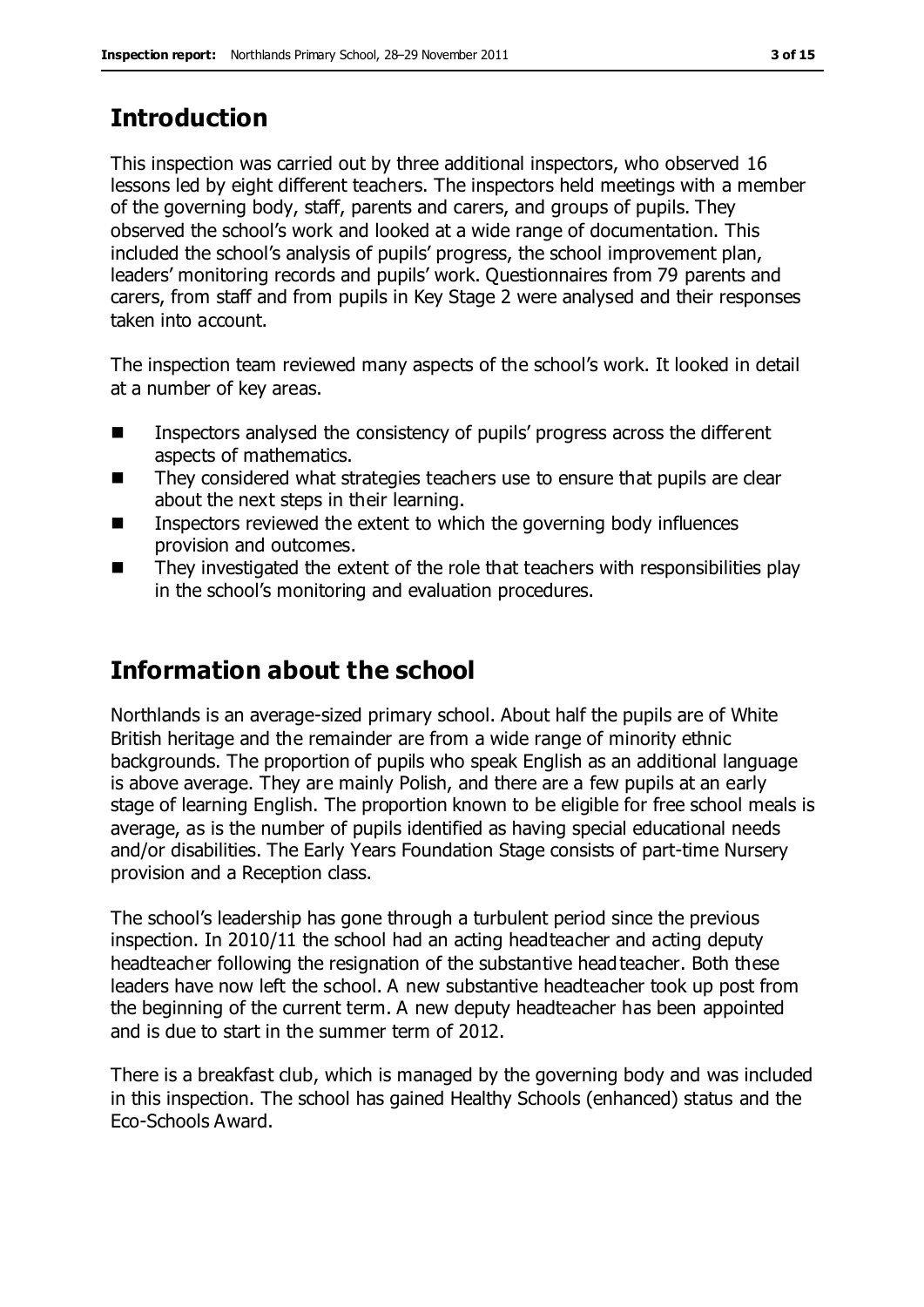## **Inspection judgements**

# **Overall effectiveness: how good is the school? 3**

### **The school's capacity for sustained improvement 3**

## **Main findings**

Northlands provides a satisfactory quality of education. It has a welcoming and positive environment because of the good care, guidance and support provided. In particular, staff care for the pupils well and this leads to good relationships throughout the school. Pupils say they feel safe, and parents and carers appreciate that their children are looked after well.

The new headteacher has made a strong and effective start and is already galvanising the staff team and developing a shared ethos. This is rightly focused on driving improvements including, most importantly, bringing greater consistency in the quality of teaching. He is also determined to raise attainment, particularly in writing and mathematics. Because of inequalities in the distribution of roles of middle leaders, they are not yet playing their full part in making sure these improvements happen as quickly as possible.

Pupils generally enjoy school and make satisfactory progress. It accelerates in Years 2 and 6, where teaching is consistently good. Astute interventions and improvements in teaching mean that there is a trend of stronger progress, particularly in Key Stage 2. Not enough pupils are reaching the higher levels of attainment. Attainment at the end of Year 6 is broadly average. It is higher in reading and writing than in mathematics, because pupils' skills in applying mathematics to solve problems are not strong. Pupils who speak English as an additional language make satisfactory overall progress, but provision for those in the early stages of learning English is not well coordinated to be effective. For example, an increasing number of children enter the Nursery or Reception class at an early stage of learning English, and while the staff are accomplished in supporting general language acquisition, there is not enough focused individual and small group support for them.

Teaching is satisfactory. It is sometimes good, but there is not enough good practice to ensure that pupils make consistently good progress, particularly in writing and mathematics. There are inconsistencies in the accuracy and use of assessment information to plan to meet the needs of different ability groups, particularly the higher-attaining pupils. Furthermore, pupils are not always clear about what they need to do to reach the next step in their learning. However, there are signs of improvement. For example, a review of the teaching of sounds and letters has resulted in a re-vamped curriculum for reading and writing in the Early Years Foundation Stage and in Years 1 and 2. This is giving a boost to pupils' literacy skills and progress is quickening.

| 3 |  |
|---|--|
|   |  |
| 3 |  |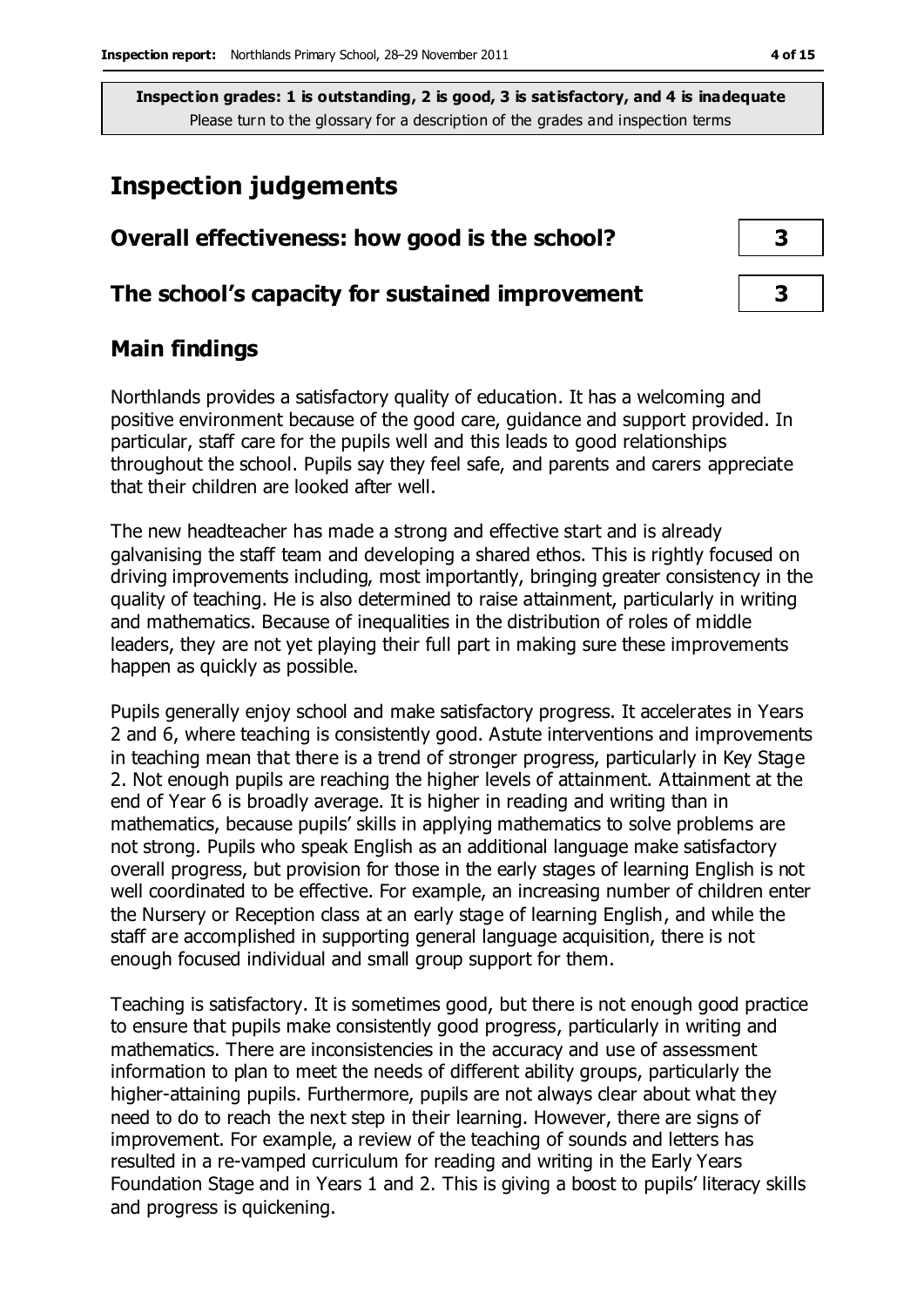The new headteacher has already collected a good range of information about provision and pupils' progress. This informs a clear and honest picture of the school's strengths and weaknesses that is being used well to support the good improvement plan. He has also embarked on a programme of regular meetings with staff at which individual pupils' progress is being reviewed. This useful strategy is helping to bring more rigour and accountability into the school's management structures. The governing body has managed the senior staffing difficulties well over the past two years, but is over-reliant on staff for information about school performance because its members do not visit the school regularly to check provision for themselves. Overall, the school has satisfactory capacity to secure further improvement.

Up to 40% of the schools whose overall effectiveness is judged satisfactory may receive a monitoring visit by an Ofsted inspector before their next section 5 inspection.

#### **What does the school need to do to improve further?**

- Raise the quality and consistency of teaching in order to accelerate pupils' progress and raise attainment, by:
	- providing more opportunities for pupils to carry out practical and investigational mathematics
	- matching work to pupils' needs so all are suitably challenged, particularly the higher-attaining pupils
	- ensuring that assessments are always accurate
	- making sure that pupils are clear about what they need to do to reach the next step in their learning
	- strengthening provision for pupils who speak English as an additional language, particularly in the Early Years Foundation Stage.
- Strengthen the impact of leadership and management by:
	- reviewing the distribution of roles and responsibilities for staff, particularly to ensure a clear role in supporting and being responsible for pupils who speak English as an additional language
	- improving governance by ensuring that there is a regular programme of visits to the school by members of the governing body.

#### **Outcomes for individuals and groups of pupils 3**

Learning was satisfactory in the majority of lessons seen, though in over a third it was good. In a Year 2 mathematics lesson, pupils made good progress when learning about division because the class teacher provided a strong challenge for pupils. She used the interactive whiteboard well to divide 20 virtual sweets amongst groups of four, five and 10 pupils. She set good quality practical activities for the pupils, and, on this occasion the higher-attaining pupils made good progress in their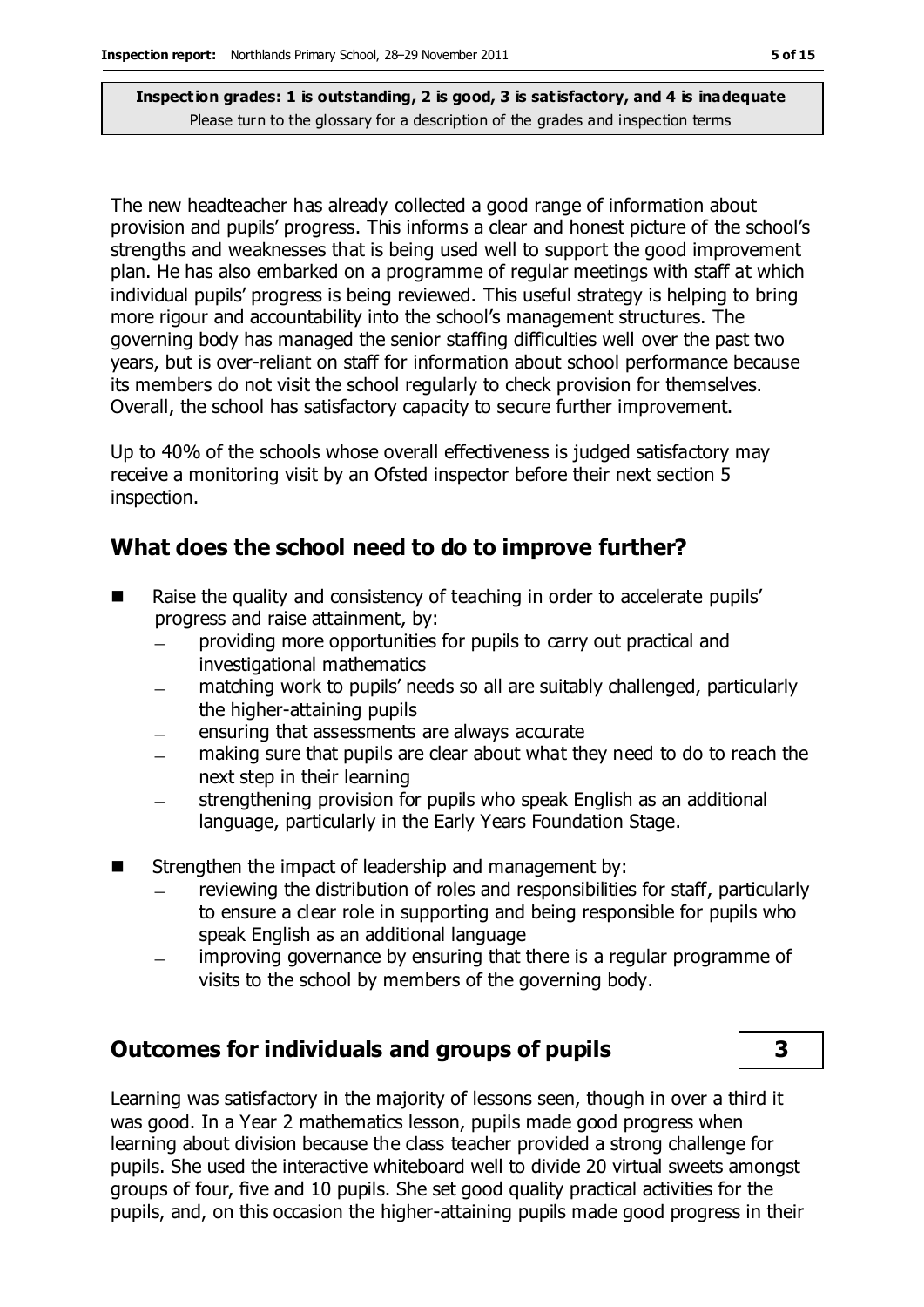learning because the activity was matched well to their learning needs. However, too often work lacks challenge and this constrains the pace of pupils' learning, particularly for the higher attainers. Pupils with special educational needs and/or disabilities make similar progress to their classmates. They receive a good level of support from teaching assistants, who enable them to progress steadily towards their targets. The good focus on strengthening pupils' basic skills is starting to pay dividends. The closer attention given to pupils' mental calculation skills is helping to strengthen progress in mathematics. In addition, more rigorous teaching of the sounds that letters make is aiding pupils' reading and writing skills. However, too little support for pupils at an early stage of learning English slows their learning.

Pupils are enthusiastic about sport and understand how to lead a healthy lifestyle, although this is not always reflected in their lunchboxes. Their behaviour is frequently good in lessons and around school, but satisfactory overall because a few pupils occasionally disrupt learning. Pupils are keen to take on responsibility, but the influence of the school council is limited. Pupils are proud of being 'peer mediators' in the playground, but at present this is limited to supporting pupils in Years 1 and 2. The 'Eco warriors' have played an important role in the recent development of the school grounds, and they also ensure that the school recycles rubbish well. Their achievements in gaining the Eco award are celebrated in good quality displays. Pupils' spiritual, moral, social and cultural development is satisfactory. They are starting to express opinions, for example in the good quality Year 5 work in which they considered children's rights. Pupils' satisfactory basic and personal skills mean that they are prepared suitably for their move to secondary education and life beyond.

| Pupils' achievement and the extent to which they enjoy their learning                                                     | 3 |
|---------------------------------------------------------------------------------------------------------------------------|---|
| Taking into account:                                                                                                      |   |
| Pupils' attainment <sup>1</sup>                                                                                           | 3 |
| The quality of pupils' learning and their progress                                                                        | 3 |
| The quality of learning for pupils with special educational needs and/or disabilities<br>and their progress               | 3 |
| The extent to which pupils feel safe                                                                                      | 3 |
| Pupils' behaviour                                                                                                         | 3 |
| The extent to which pupils adopt healthy lifestyles                                                                       | 3 |
| The extent to which pupils contribute to the school and wider community                                                   | 3 |
| The extent to which pupils develop workplace and other skills that will<br>contribute to their future economic well-being | 3 |
| Taking into account:                                                                                                      |   |
| Pupils' attendance <sup>1</sup>                                                                                           | 3 |

These are the grades for pupils' outcomes

 $\overline{a}$ 

<sup>1</sup> The grades for attainment and attendance are: 1 is high; 2 is above average; 3 is broadly average; and 4 is low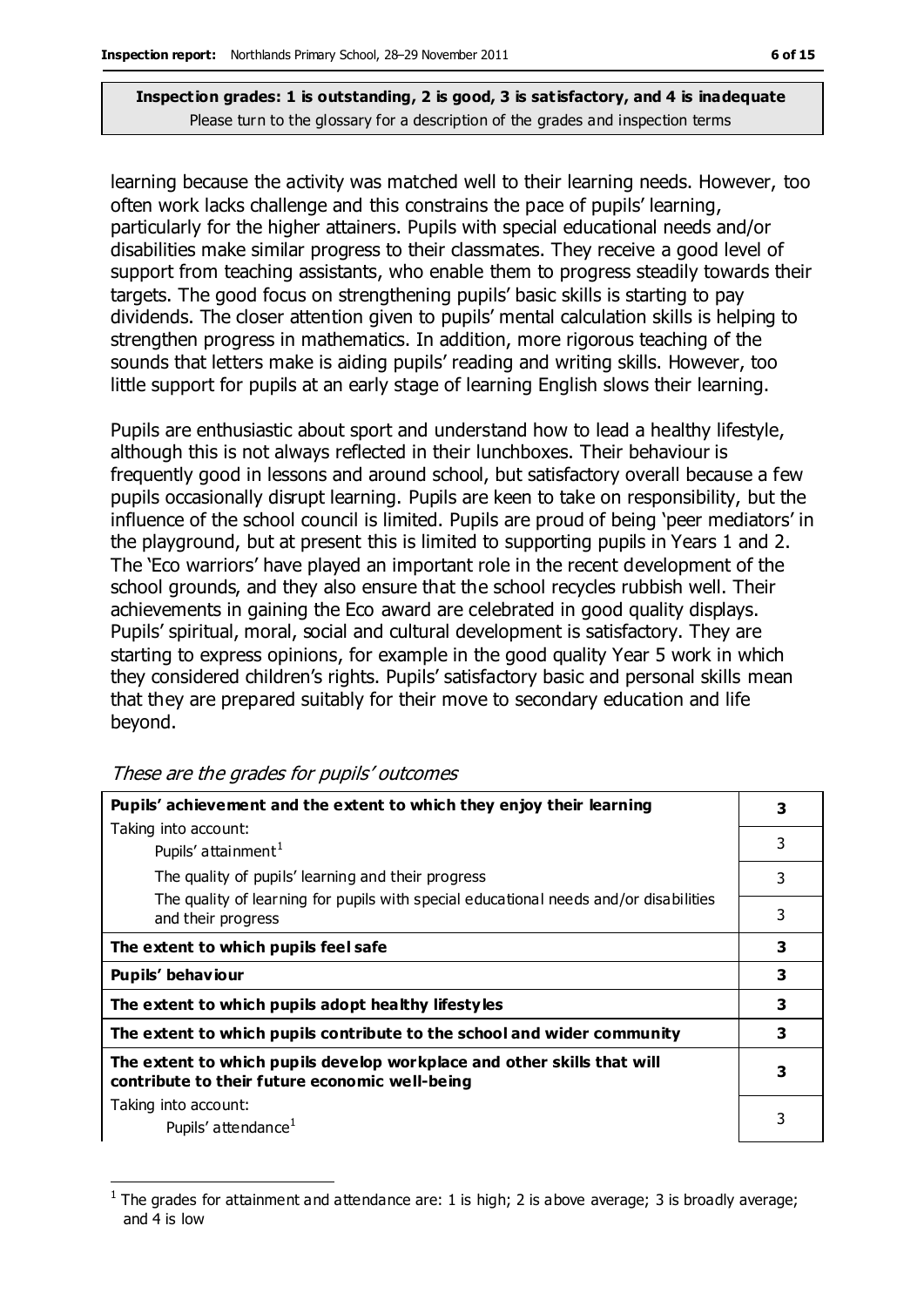#### **The extent of pupils' spiritual, moral, social and cultural development 3**

#### **How effective is the provision?**

In the better lessons, the pace of learning is brisk, pupils are challenged well, and good explanations and questioning support good progress. All these characteristics were present in a history lesson in which pupils were provided with a good range of primary and secondary sources. They were keen to classify the Egyptian artefacts and their effective learning was aided by good questions such as, 'Who do you think used this and why?' 'Why do you think that?' and, 'What does it tell us?' However, in too many lessons activities do not take full account of accurate assessments of pupils' prior learning and this results in some tasks being too easy or hard, particularly in mathematics. In some classes, marking is of good quality. In all classes it is supportive and comprehensive but, in mathematics in particular, it does not always identify the next steps in learning. Teachers use ways to help pupils to understand what they need to do be successful in lessons, though longer-term targets, particularly for older pupils, are not well focused to enable them to know how to move to the next level.

The curriculum has some good features. Improvements in the curriculum for reading and writing are bringing benefits, and weaknesses in mathematics are being addressed effectively. Well-chosen topics and themes make learning interesting and teachers provide purpose and meaning by linking subjects together well. However, enrichment activities are limited. Although the school intends to start new topics by making visits, this does not always occur. Furthermore, the range of after-school activities is no better than satisfactory, and in the past the range of opportunities available for pupils was wider.

Pastoral support is good and pupils who have social and emotional difficulties are given individual support. Parents and carers commented positively on the goodquality breakfast club, which gives those who attend a healthy and enjoyable start to the school day. Provision for pupils whose circumstances may make them vulnerable is good. The school draws well on external agencies such as speech and language specialists and health authority support for those who have disabilities. Efforts to improve attendance from previously low levels have been successful, and at the time of the inspection it had risen to above average.

| The quality of teaching                                                                                    | 3 |
|------------------------------------------------------------------------------------------------------------|---|
| Taking into account:                                                                                       |   |
| The use of assessment to support learning                                                                  |   |
| The extent to which the curriculum meets pupils' needs, including, where<br>relevant, through partnerships | 3 |
| The effectiveness of care, guidance and support                                                            |   |

These are the grades for the quality of provision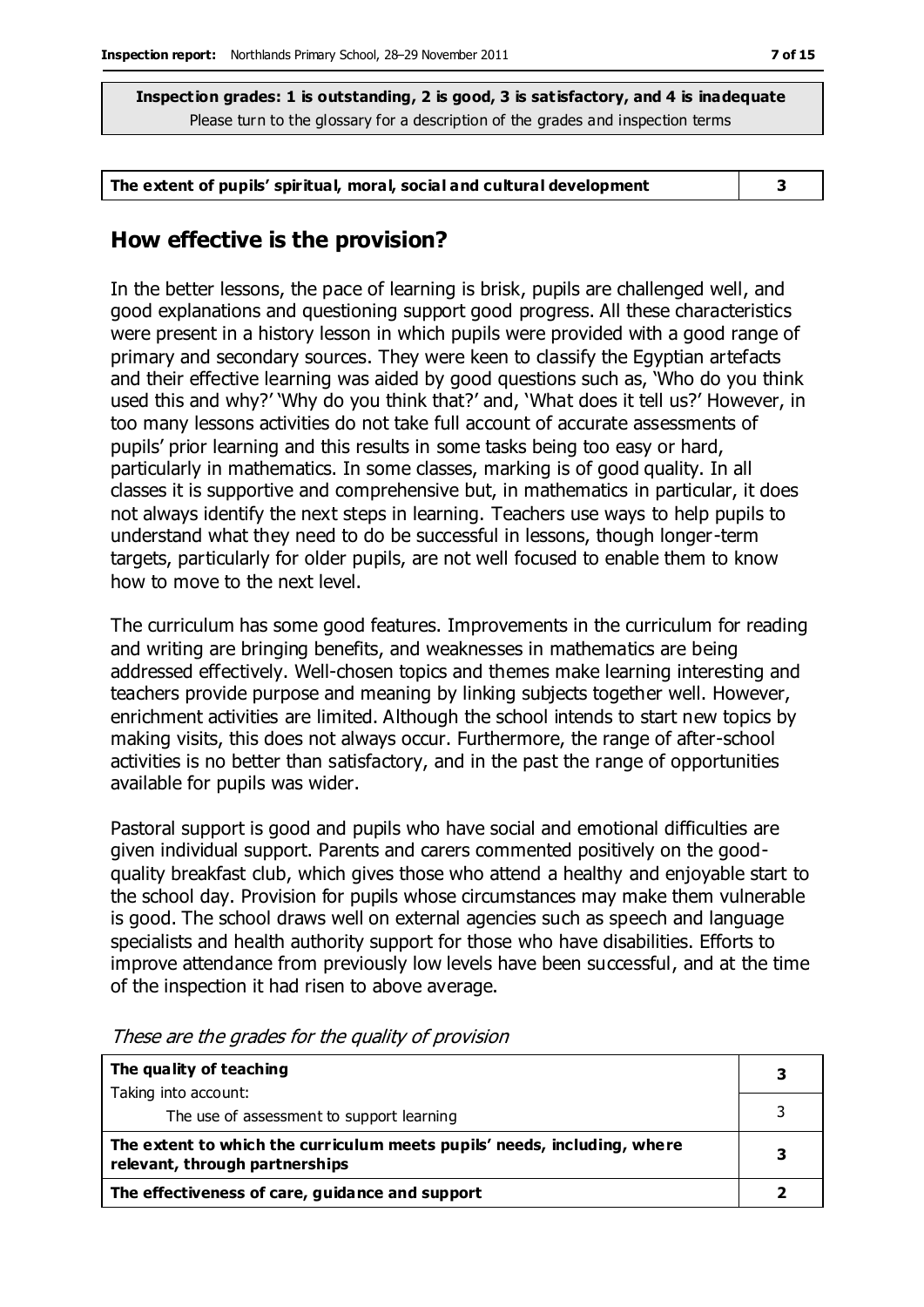#### **How effective are leadership and management?**

Improvement has been hampered by uncertainties in the senior leadership of the school since the previous inspection. This has been resolved by the new headteacher, whose strong and effective leadership is leading to a shared commitment to improvement. He is, for example, in the process of strengthening the role of subject leaders. The supportive governing body plays an appropriate role in contributing to school direction, and ensures that arrangements for the safeguarding of pupils are satisfactory. Child protection and staff vetting procedures fully meet current national requirements.

The school promotes equal opportunities appropriately. Discrimination of any kind is not tolerated and staff are working hard to ensure that all groups of pupils gain from what the school has to offer. However, senior staff are aware that the weaker provision for the higher-attaining pupils and those at an early stage of learning English currently limits progress for these groups.

The school itself is a harmonious community and it successfully promotes links within the locality, such as by contributing to the design of a statue and also being involved in art activities in the nearby Caldecott Park. There are good links with a nearby village school, with the two school councils working closely together. Work to promote links with other countries is developing, but in its infancy.

| The effectiveness of leadership and management in embedding ambition and<br>driving improvement                                                                     | 3 |
|---------------------------------------------------------------------------------------------------------------------------------------------------------------------|---|
| Taking into account:                                                                                                                                                |   |
| The leadership and management of teaching and learning                                                                                                              | 3 |
| The effectiveness of the governing body in challenging and supporting the<br>school so that weaknesses are tackled decisively and statutory responsibilities<br>met | 3 |
| The effectiveness of the school's engagement with parents and carers                                                                                                | 3 |
| The effectiveness of partnerships in promoting learning and well-being                                                                                              | 3 |
| The effectiveness with which the school promotes equality of opportunity and<br>tackles discrimination                                                              | 3 |
| The effectiveness of safeguarding procedures                                                                                                                        | 3 |
| The effectiveness with which the school promotes community cohesion                                                                                                 | 3 |
| The effectiveness with which the school deploys resources to achieve value for<br>money                                                                             | 3 |

These are the grades for leadership and management

## **Early Years Foundation Stage**

Good induction procedures for children entering the Nursery ensure that children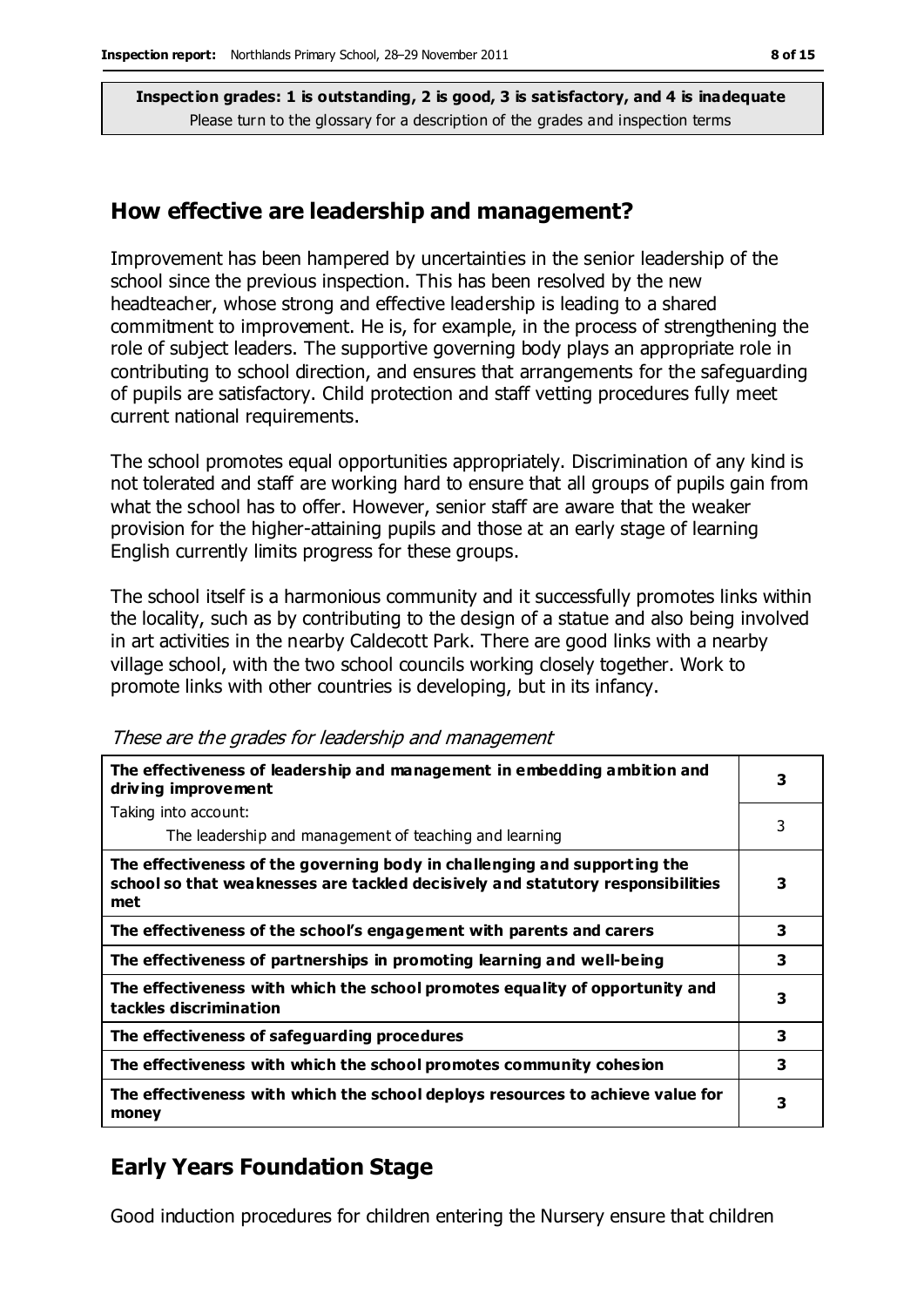settle quickly and well. However, a few parents and carers commented that they would have appreciated a home visit for their children who entered school in Reception rather than the Nursery year. Both the teachers are new to the Early Years Foundation Stage, but they work closely together to ensure that activities are planned to provide continuity in learning across the two year groups. They also ensure that there is a good balance between activities that they direct and those that the children choose for themselves. The inside learning areas are of good quality and provide an attractive environment. However, even though the outside area is large and generous, at present it is not well resourced to enable staff to provide goodquality activities across all six areas of learning.

Assessments are used well to ensure that activities provide a good match to children's learning needs. Much of the teaching is of good quality. This was the case in a sounds and letters session in which Reception children thoroughly enjoyed the routines and were successful in building words from the 'q' and 'qu' initial sounds. Their good learning here was aided by the teacher having developed good routines for these short sessions. However, a number of children, particularly in the Nursery class, are at an early stage of learning English and their progress is slowed because there is no specialist provision for these children to ensure that they can rapidly access the curriculum.

Leadership and management are satisfactory, although the experienced and wellqualified leader teaches in Year 2 and this limits her opportunity to check provision and children's progress.

| Overall effectiveness of the Early Years Foundation Stage                             |   |
|---------------------------------------------------------------------------------------|---|
| Taking into account:                                                                  |   |
| Outcomes for children in the Early Years Foundation Stage                             |   |
| The quality of provision in the Early Years Foundation Stage                          |   |
| The effectiveness of leadership and management of the Early Years Foundation<br>Stage | 3 |

These are the grades for the Early Years Foundation Stage

## **Views of parents and carers**

The parents and carers who completed questionnaires were unanimous in saying that their children enjoy school, and most said that overall, they are happy with their children's experience at the school. A very large majority also said they thought the school is led and managed effectively, and many made positive comments about how the school has developed since the new headteacher was appointed. Their views are summarised by one who wrote: 'Northlands has struggled recently without having an experienced headteacher. We are hopeful that the new headteacher will be able to make improvements. The school is now starting to get a grip on this and we can already see a difference.'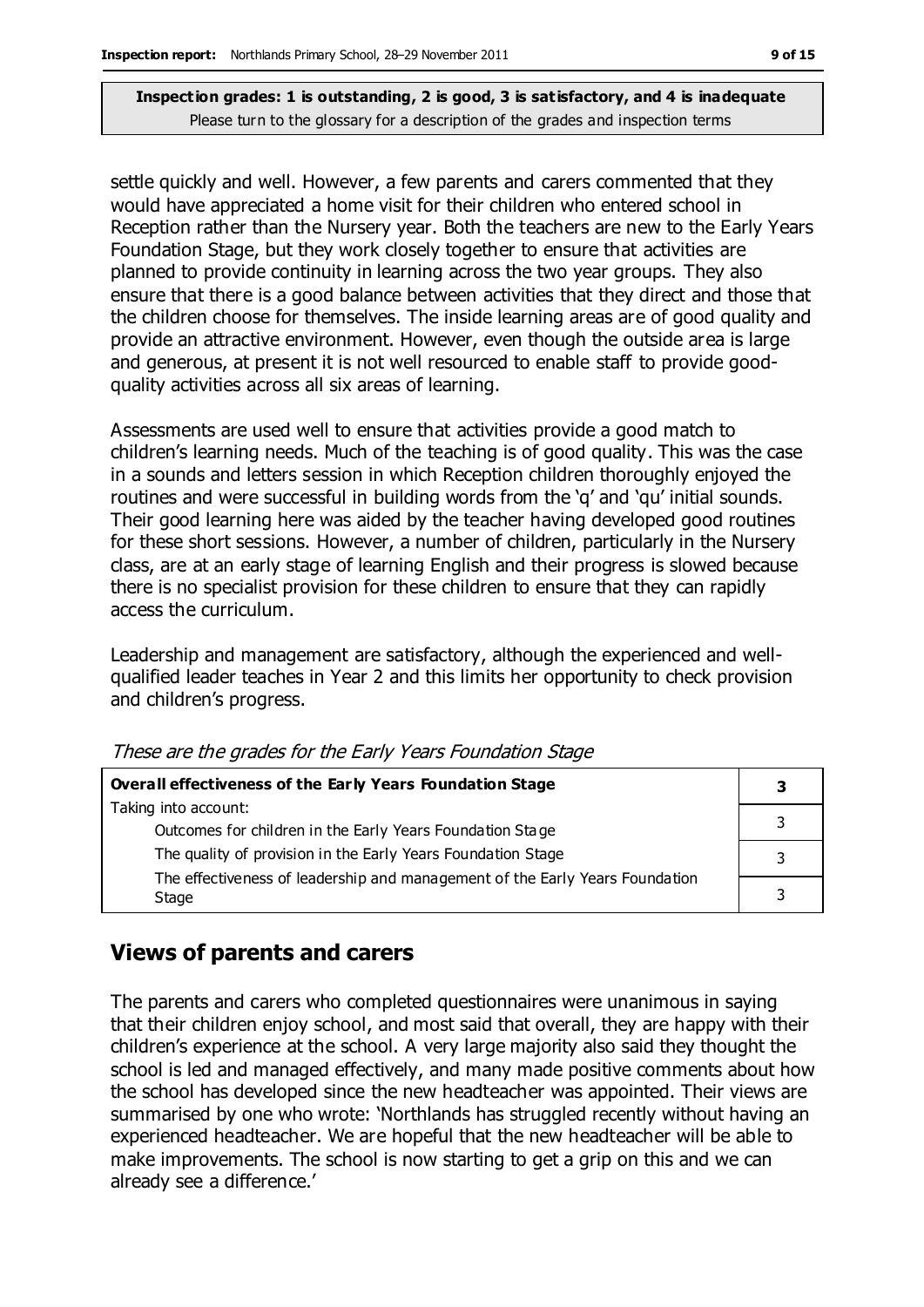A small minority of parents or carers felt that the school does not deal effectively with unacceptable behaviour. This was investigated by the inspection team, who found that a good quality behaviour policy is applied appropriately and that pupils' behaviour is frequently good in lessons and around the school, including in assemblies. A few pupils have emotional or social difficulties and even though these pupils are managed well, and in line with the school's policy, they do occasionally interrupt the learning of others. The school's records show that such incidents are diminishing this term.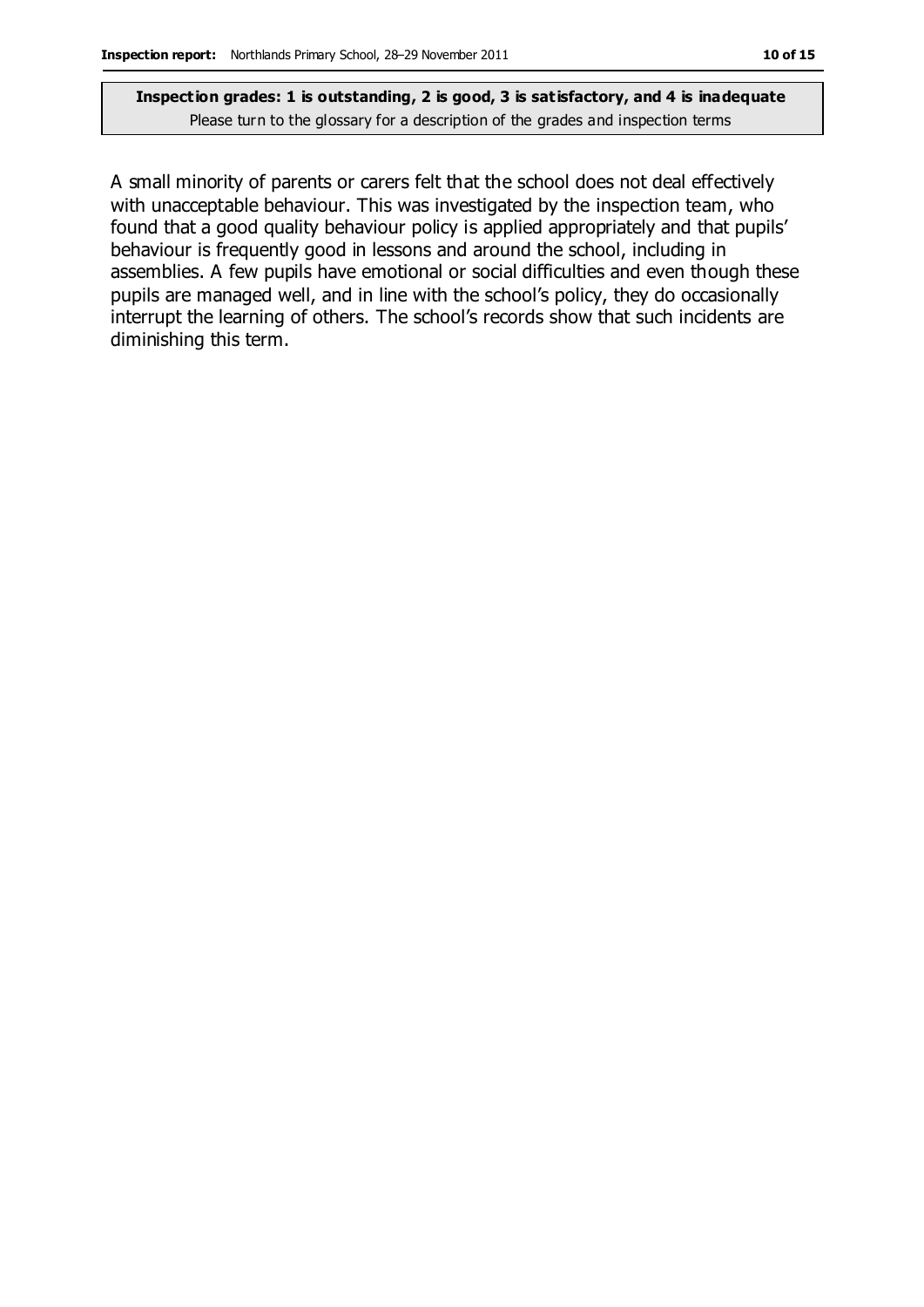#### **Responses from parents and carers to Ofsted's questionnaire**

Ofsted invited all the registered parents and carers of pupils registered at Northlands Primary School to complete a questionnaire about their views of the school.

In the questionnaire, parents and carers were asked to record how strongly they agreed with 13 statements about the school.

The inspection team received 79 completed questionnaires by the end of the on-site inspection. In total, there are 228 pupils registered at the school.

| <b>Statements</b>                                                                                                                                                                                                                                       | <b>Strongly</b><br>agree |               | <b>Agree</b> |               | <b>Disagree</b> |               | <b>Strongly</b><br>disagree |               |
|---------------------------------------------------------------------------------------------------------------------------------------------------------------------------------------------------------------------------------------------------------|--------------------------|---------------|--------------|---------------|-----------------|---------------|-----------------------------|---------------|
|                                                                                                                                                                                                                                                         | <b>Total</b>             | $\frac{0}{0}$ | <b>Total</b> | $\frac{0}{0}$ | <b>Total</b>    | $\frac{0}{0}$ | <b>Total</b>                | $\frac{1}{2}$ |
| My child enjoys school                                                                                                                                                                                                                                  | 44                       | 56            | 34           | 43            | $\Omega$        | 0             | 0                           | $\Omega$      |
| The school keeps my child<br>safe                                                                                                                                                                                                                       | 44                       | 56            | 30           | 38            | $\mathbf{1}$    | 1             | $\overline{2}$              | 3             |
| The school informs me about<br>my child's progress                                                                                                                                                                                                      | 35                       | 44            | 41           | 52            | $\overline{2}$  | 3             | $\mathbf 0$                 | $\mathbf 0$   |
| My child is making enough<br>progress at this school                                                                                                                                                                                                    | 35                       | 44            | 35           | 44            | 5               | 6             | 3                           | 4             |
| The teaching is good at this<br>school                                                                                                                                                                                                                  | 32                       | 41            | 40           | 51            | 4               | 5             | $\mathbf 0$                 | $\mathbf 0$   |
| The school helps me to<br>support my child's learning                                                                                                                                                                                                   | 31                       | 39            | 39           | 49            | $\overline{7}$  | 9             | $\overline{2}$              | 3             |
| The school helps my child to<br>have a healthy lifestyle                                                                                                                                                                                                | 35                       | 44            | 40           | 51            | 3               | 4             | $\mathbf 0$                 | $\mathbf 0$   |
| The school makes sure that<br>my child is well prepared for<br>the future (for example<br>changing year group,<br>changing school, and for<br>children who are finishing<br>school, entering further or<br>higher education, or entering<br>employment) | 37                       | 47            | 36           | 46            | $\mathbf{1}$    | 1             | $\mathbf{1}$                | $\mathbf{1}$  |
| The school meets my child's<br>particular needs                                                                                                                                                                                                         | 37                       | 47            | 32           | 41            | $\overline{7}$  | 9             | $\mathbf 0$                 | $\mathbf 0$   |
| The school deals effectively<br>with unacceptable behaviour                                                                                                                                                                                             | 22                       | 28            | 38           | 48            | 12              | 15            | 4                           | 5             |
| The school takes account of<br>my suggestions and<br>concerns                                                                                                                                                                                           | 26                       | 33            | 41           | 52            | 8               | 10            | $\mathbf 0$                 | $\mathbf 0$   |
| The school is led and<br>managed effectively                                                                                                                                                                                                            | 30                       | 38            | 46           | 58            | $\mathbf{1}$    | 1             | $\mathbf 0$                 | $\mathbf 0$   |
| Overall, I am happy with my<br>child's experience at this<br>school                                                                                                                                                                                     | 31                       | 39            | 40           | 51            | 7               | 9             | $\mathbf 0$                 | 0             |

The table above summarises the responses that parents and carers made to each statement. The percentages indicate the proportion of parents and carers giving that response out of the total number of completed questionnaires. Where one or more parents and carers chose not to answer a particular question, the percentages will not add up to 100%.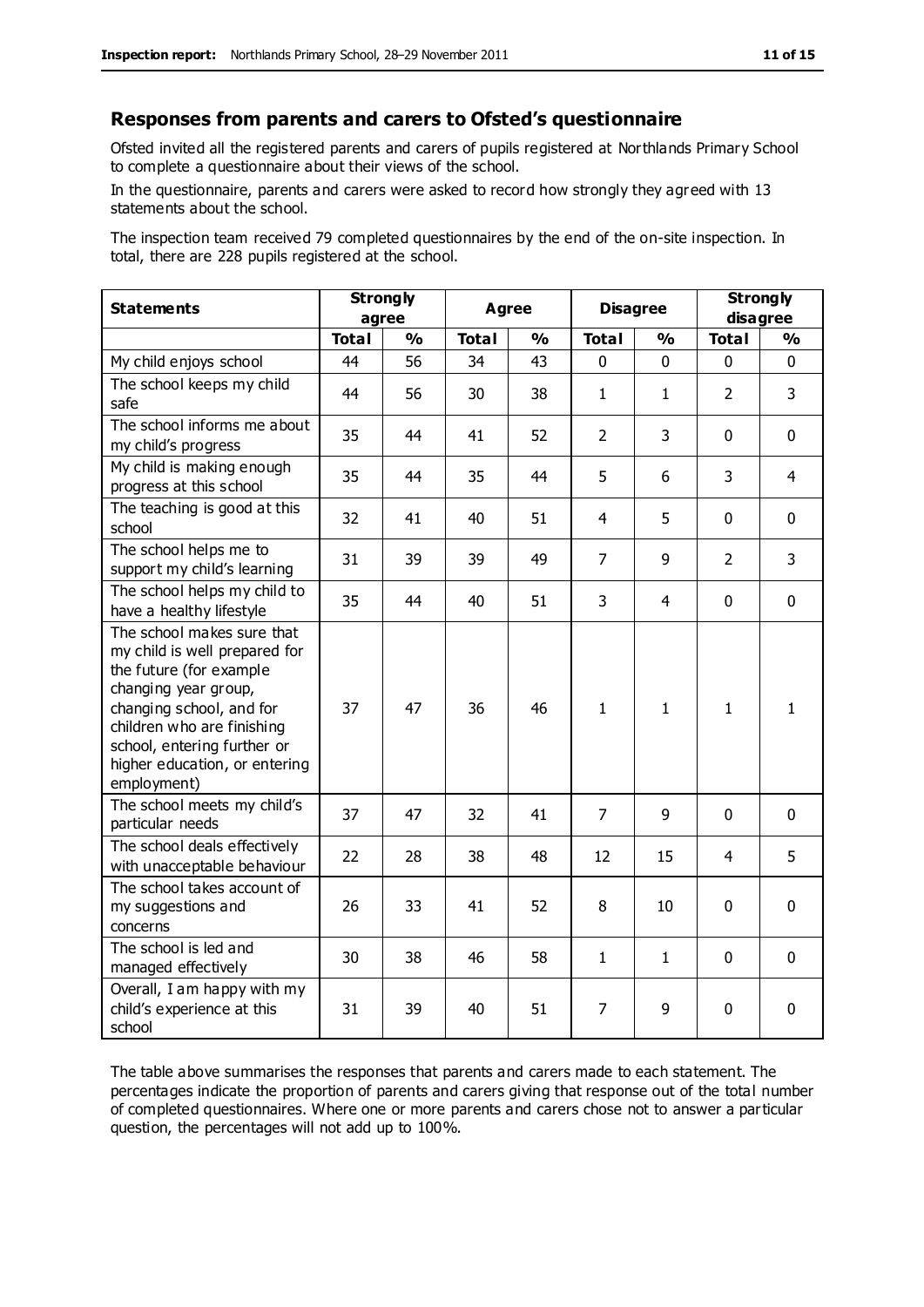## **Glossary**

### **What inspection judgements mean**

| Grade   | <b>Judgement</b> | <b>Description</b>                                            |
|---------|------------------|---------------------------------------------------------------|
| Grade 1 | Outstanding      | These features are highly effective. An outstanding           |
|         |                  | school provides exceptionally well for all its pupils' needs. |
| Grade 2 | Good             | These are very positive features of a school. A school        |
|         |                  | that is good is serving its pupils well.                      |
| Grade 3 | Satisfactory     | These features are of reasonable quality. A satisfactory      |
|         |                  | school is providing adequately for its pupils.                |
| Grade 4 | Inadequate       | These features are not of an acceptable standard. An          |
|         |                  | inadequate school needs to make significant                   |
|         |                  | improvement in order to meet the needs of its pupils.         |
|         |                  | Ofsted inspectors will make further visits until it           |
|         |                  | improves.                                                     |

#### **Overall effectiveness of schools**

|                       |                    |      | Overall effectiveness judgement (percentage of schools) |                   |
|-----------------------|--------------------|------|---------------------------------------------------------|-------------------|
| <b>Type of school</b> | <b>Outstanding</b> | Good | <b>Satisfactory</b>                                     | <b>Inadequate</b> |
| Nursery schools       | 43                 | 47   | 10                                                      |                   |
| Primary schools       | 6                  | 46   | 42                                                      |                   |
| Secondary             | 14                 | 36   | 41                                                      |                   |
| schools               |                    |      |                                                         |                   |
| Sixth forms           | 15                 | 42   | 41                                                      | 3                 |
| Special schools       | 30                 | 48   | 19                                                      |                   |
| Pupil referral        | 14                 | 50   | 31                                                      |                   |
| units                 |                    |      |                                                         |                   |
| All schools           | 10                 | 44   | 39                                                      |                   |

New school inspection arrangements were introduced on 1 September 2009. This means that inspectors now make some additional judgements that were not made previously.

The data in the table above are for the period 1 September 2010 to 8 April 2011 and are consistent with the latest published official statistics about maintained school inspection outcomes (see [www.ofsted.gov.uk\)](http://www.ofsted.gov.uk/).

The sample of schools inspected during 2010/11 was not representative of all schools nationally, as weaker schools are inspected more frequently than good or outs tanding schools.

Percentages are rounded and do not always add exactly to 100.

Sixth form figures reflect the judgements made for the overall effectiveness of the sixth form in secondary schools, special schools and pupil referral units.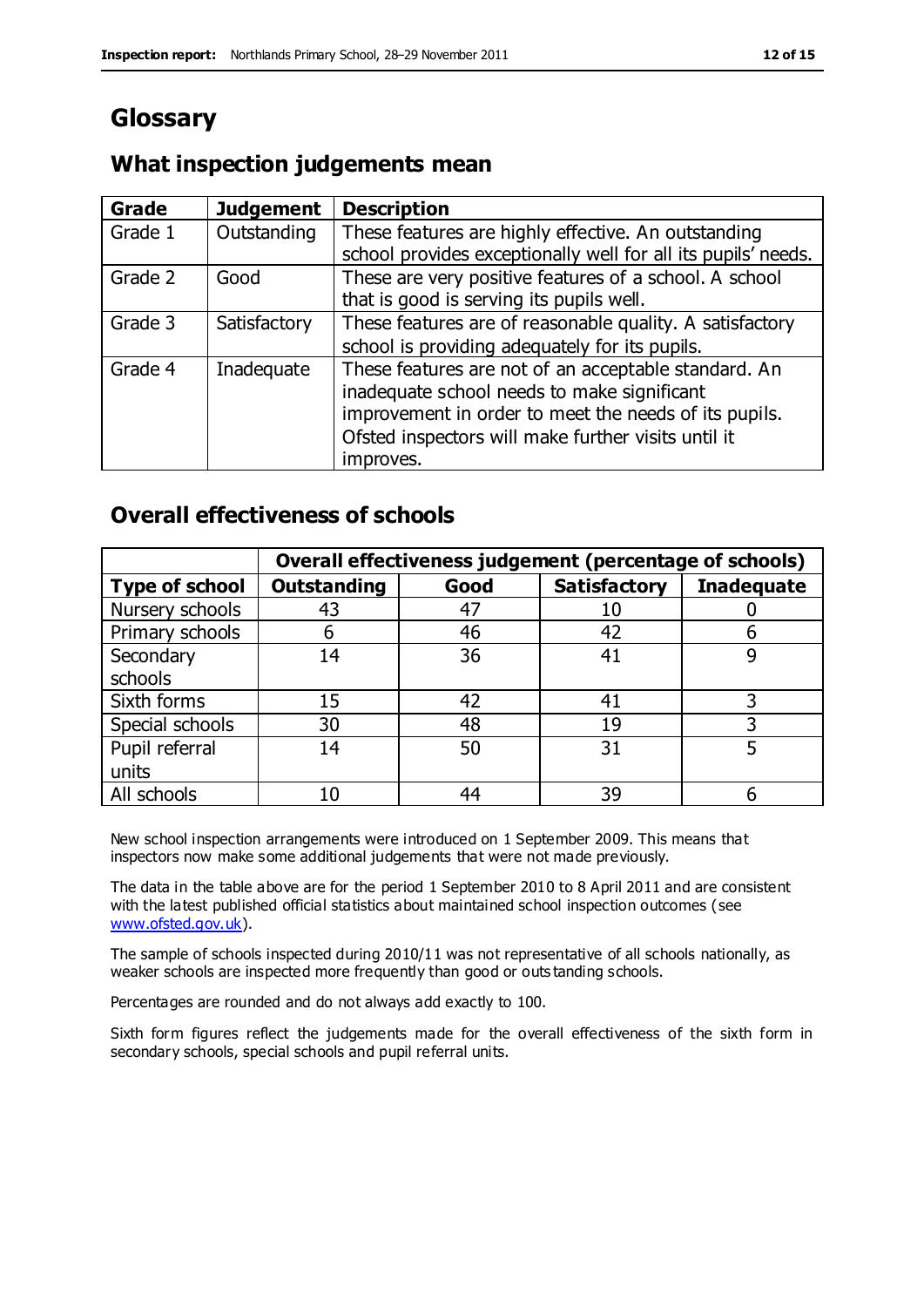# **Common terminology used by inspectors**

| Achievement:                  | the progress and success of a pupil in their<br>learning, development or training.                                                                                                                                                                                                                                           |  |
|-------------------------------|------------------------------------------------------------------------------------------------------------------------------------------------------------------------------------------------------------------------------------------------------------------------------------------------------------------------------|--|
| Attainment:                   | the standard of the pupils' work shown by test and<br>examination results and in lessons.                                                                                                                                                                                                                                    |  |
| Capacity to improve:          | the proven ability of the school to continue<br>improving. Inspectors base this judgement on what<br>the school has accomplished so far and on the<br>quality of its systems to maintain improvement.                                                                                                                        |  |
| Leadership and management:    | the contribution of all the staff with responsibilities,<br>not just the headteacher, to identifying priorities,<br>directing and motivating staff and running the<br>school.                                                                                                                                                |  |
| Learning:                     | how well pupils acquire knowledge, develop their<br>understanding, learn and practise skills and are<br>developing their competence as learners.                                                                                                                                                                             |  |
| <b>Overall effectiveness:</b> | inspectors form a judgement on a school's overall<br>effectiveness based on the findings from their<br>inspection of the school. The following judgements,<br>in particular, influence what the overall<br>effectiveness judgement will be.                                                                                  |  |
|                               | The school's capacity for sustained<br>×<br>improvement.<br>Outcomes for individuals and groups of<br>п<br>pupils.<br>The quality of teaching.<br>The extent to which the curriculum meets<br>pupils' needs, including, where relevant,<br>through partnerships.<br>The effectiveness of care, guidance and<br>■<br>support. |  |
| Progress:                     | the rate at which pupils are learning in lessons and<br>over longer periods of time. It is often measured<br>by comparing the pupils' attainment at the end of a<br>key stage with their attainment when they started.                                                                                                       |  |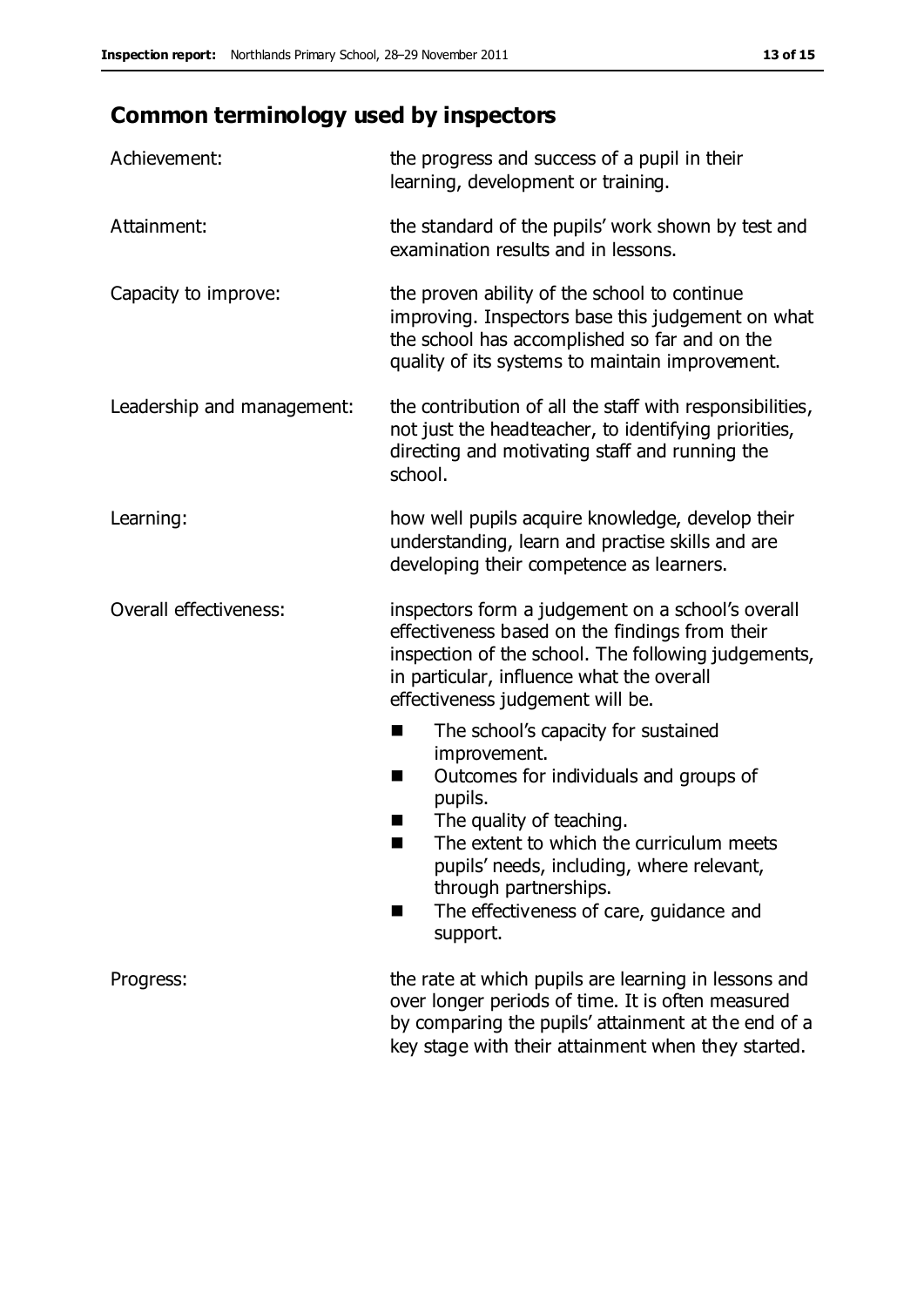#### **This letter is provided for the school, parents and carers to share with their children. It describes Ofsted's main findings from the inspection of their school.**

30 November 2011

Dear Pupils

#### **Inspection of Northlands Primary School**, **Rugby**, **CV21 2SS**

Thank you for making us so welcome when we visited your school, and for telling us your views. I particularly enjoyed watching the Year 3 assembly and I thought that your 'Good Samaritan' rap was brilliant!

Yours is a satisfactory school, which means that you are helped to do some things well but some areas need to be improved. You learn in a friendly atmosphere where the adults take good care of you. Your behaviour is satisfactory and you play together sensibly. We know that you enjoy the topics that you are studying. Year 5 and 6 pupils, for example, have learned well about Egyptians and they enjoyed telling me all about Egyptian life. The teachers make lessons interesting for you but sometimes they do not provide you with work that is challenging enough, particularly for those of you can learn quickly. This is because sometimes, their assessments of your work are not accurate enough. More children are coming into your school who do not speak English, and we have asked the school to help these children learn English even quicker by having an adult to make sure their needs are fully met.

You make satisfactory progress, but it is better in reading than in writing and mathematics. We would like to see you making good progress in mathematics, but at the moment you do not get enough chances to carry out practical mathematical investigations. Also we have asked the school to help those of you who can learn quickly to make more progress, so that many more pupils reach Level 5 by the end of Year 6. We have asked the governing body to make sure that governors come to visit you more often to find out how well you are doing. Finally, we have asked your headteacher to make sure that some teachers have fewer responsibilities, so that they all have enough time to do their jobs well and add to the many improvements made recently.

We hope that you continue to enjoy your education. You can help by making sure that you continue to attend school each day unless you are ill.

Yours sincerely

Keith Sadler Lead inspector